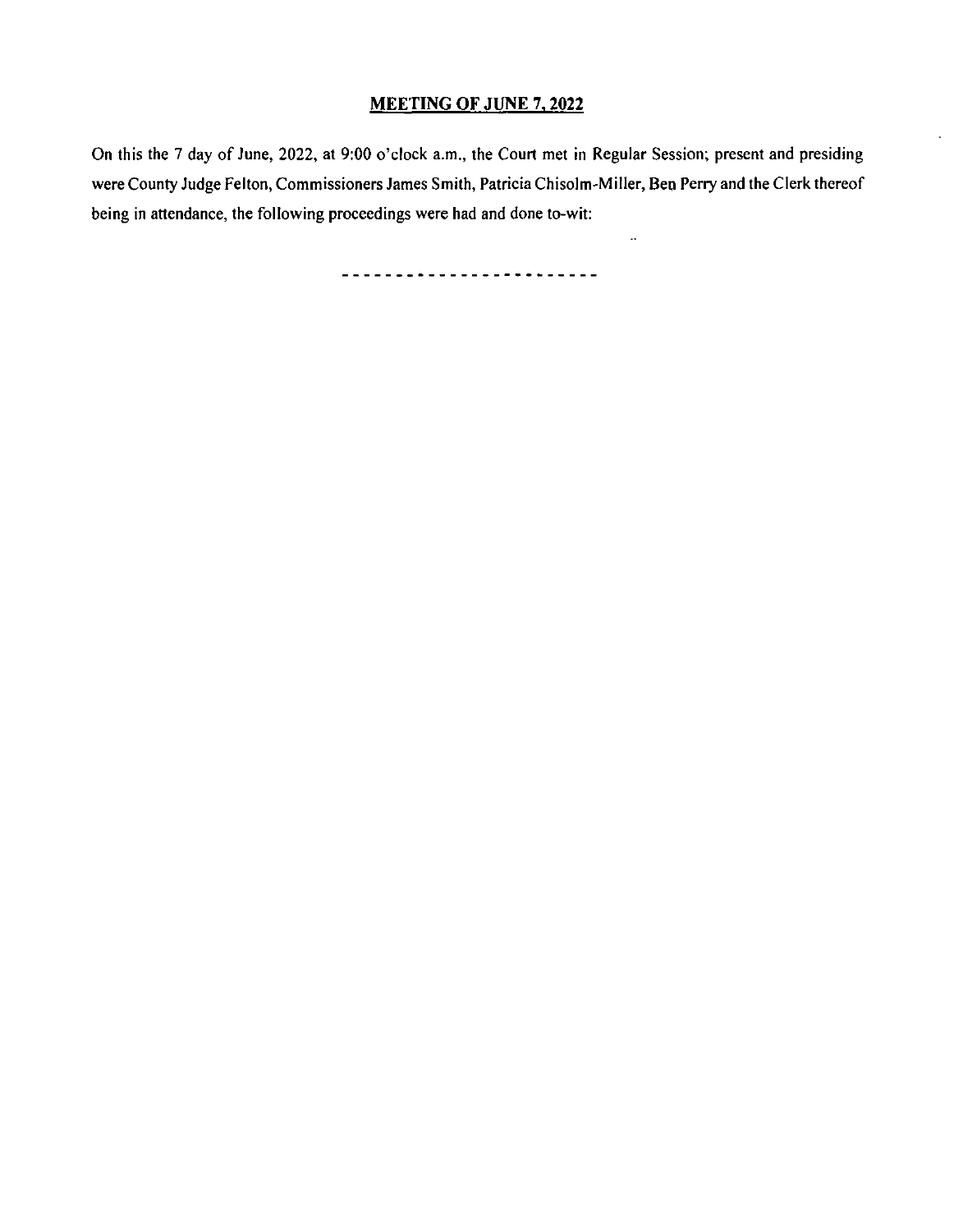# NOTICE OF MEETING OF THE MCLENNAN COUNTY COMMISSIONERS COURT

NOTICE IS HEREBY GIVEN that, in accordance with the Government Code, Chapter 551, ( known as the Open Meetings Act), as amended, a regular meeting of Commissioners' Court, the governing body of McLennan County, will be held on Tuesday, the 7th day of June, 2022 at 9:00 o'clock a.m. in the Commissioners' Courtroom, 1<sup>st</sup> Floor, West Wing, McLennan County Courthouse, 501 Washington, City of Waco, Texas, at which time, the subjects below will be considered and potentially acted upon.

VIDEOCONFERENCE NOTICE: A quorum of Commissioners Court will meet in person in the Commissioners' Courtroom. A limited number of the Court Members may attend remotely pursuant to Texas Government Code, Section 551. 127

The opportunity to view and hear the meeting as well as the process if one wishes to address the Commissioners Court remotely is available at: https://tx-mclennancounty.civicplus.com/1121/Commissioners-Court-Online-Meeting-Infor

### AGENDA

## A. Proof of Posting of Notice

- B. Moment of Silence/ Invocation and Pledge
- C. Public Comments
- D. Proclamations/ Resolutions:
	- 1. Proclamation Declaring Judge as Elder Abuse Prevention Awareness Month
- E. Consent Agenda:
	- 1. Approval of Minutes of Prior Meeting(s); Recording into the Court Minutes of Previously Approved Documents; Recordation of Items Not Requiring Court Action
		- a. Recording of Assignment/ Assumption of Agreements by Refresco Beverages US Inc. ( re: the Current Agreement for Development and Industrial Tax Abatement with Coca- Cola Company and the Current Industrial Business Grant Agreement with Cola-Cola Company for Investment in Industrial and Real Property)
		- b. Recording of Industrial Business Grant Agreement for Investment in Industrial Real and Personal Property with Hesselbein Tire Southwest, Inc.; Gateway Properties, L.P.; and Gateway Tire Waco, Inc.
		- c. Recording of Certification Statement/ Compliance Letter for Prairie Hill Wind Project, LLC Tax Abatement Agreement
		- d. Recording of First Amendment to Tax Abatement Agreement with Markum Solar Farm, LLC f/k/a Glory Leasing, LLC
		- e. Recording of State of Texas Federal Surplus Property Program Application for Eligibility and related Documents( ref: Code of Federal Regulations Title 41 / Subtitle C / Chapter 102 / Subchapter B / Part 102-37)
		- f. Recording of Proclamation Honoring the Life of Mr. Ira Lee Walton
	- 2. Financial Obligations of McLennan County:
		- a. Authorization for County Treasurer to Pay County Checks / Wire / Electronic Transfers Issued Since the Last Authorization
	- 3. Human Resources/ Salary Matters( Payroll Status Forms or Changes):
		- a. Information Technology: Discussion and/or Action regarding Replacement of Director including, but not limited to Replacement Process, Job Description Changes or Updates, and related matters
		- b. District Clerk: Appointment, Classification, Change in Duties/ Classification of Deputy District Clerk
	- 4. Authorization / Ratification of RFP's, RFQ's, and Bids Advertisements; Publications; Public / Legal Notices
	- 5. Travel and Education Requests:
		- a. County Judge
	- 6. Recording of Educational Certificates; Recording of Department Head Affidavits; Recording of Departmental Reports; Acceptance or Approval of Official Bonds, Conflict Statements, or Other Such Items Required to be Submitted to the Court by Public Officials:
		- a. Texas Brazos Trail: Recording of Quarterly Services Report
		- b. The Cove Heart of Texas, Inc.: Recording of Services Report for April 2022
	- 7. Burn Ban Approval, Extension, or Termination
	- 8. Authorization of McLennan County Credit Card Purchases
	- 9. McLennan County Subdivision Regulations:
		- a. Authorization of Final Plat of" Harmon Addition, Lot 1, Block 1" to McLennan County, Precinct 3

## F. Budget, Budget Amendments/Transfers/Changes, Additional Revenue Certifications, Expenditure Requests:

- 1. Regarding the FY 22 Budget:
	- a. 414th District Court
	- b. Permanent Improvement Fund (Fund 401):
		- I) Regarding Highway 6 Jail Modifications
		- 2) Regarding Maintenance of Buildings Modification
		- 3) Regarding Justice of the Peace, Precinct 3 Office Modifications
		- 2021 Certificates of Obligation / Permanent Improvement Fund (Fund 421):
		- I) Regarding Juvenile Center Mold Remediation Project
		- 2) Regarding the Communications Tower Project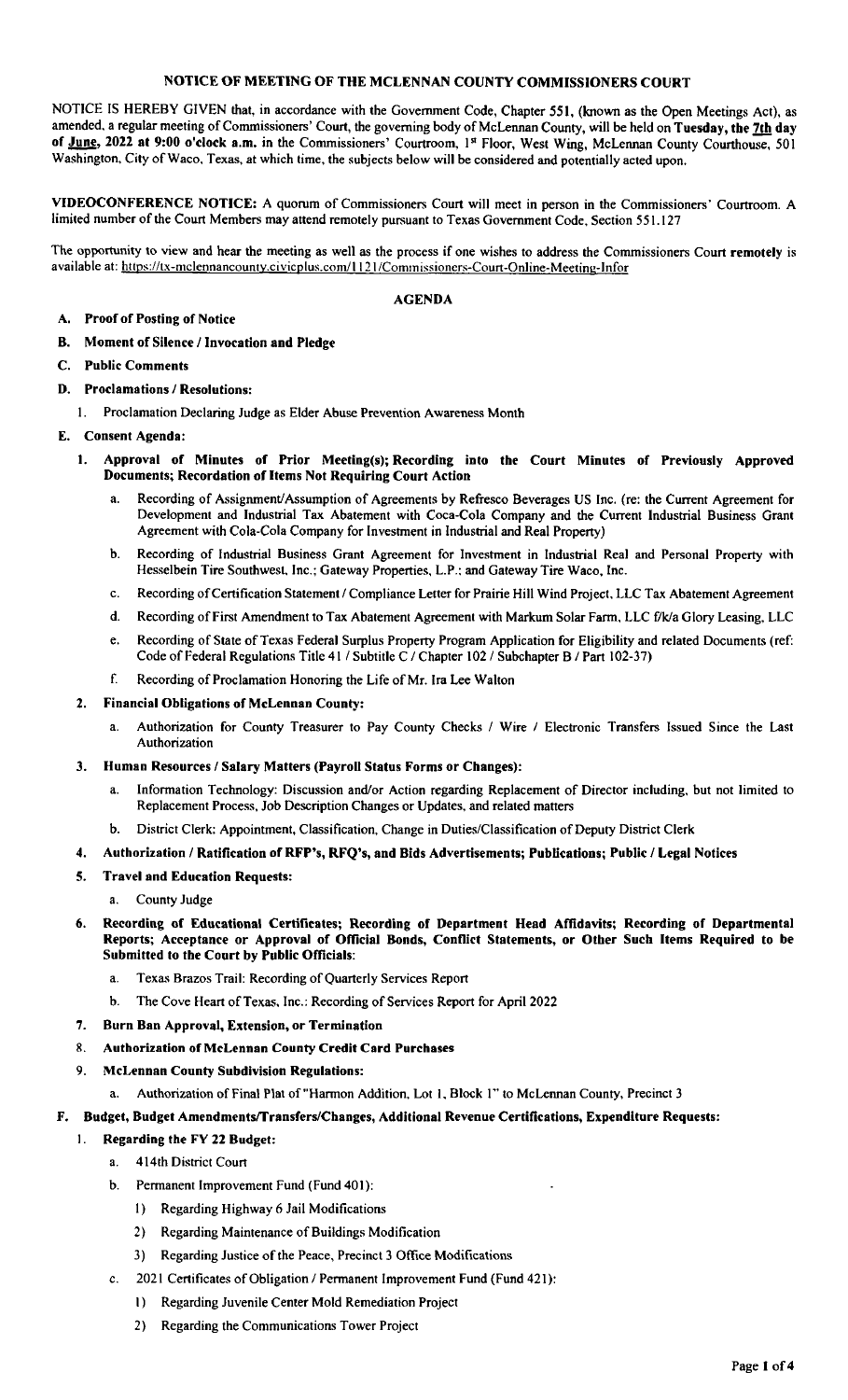## 3) Regarding ADA Modifications

- d. 2019 Certificates of Obligation Permanent Improvement Fund (Fund 419) / 2021 Certificates of Obligation Permanent Improvement Fund (Fund 421)
- e. 2019 Certificates of Obligation / Permanent Improvement Fund (Fund 419)
- f. Justice Court Assistance and Technology Fund (Fund 140)
- g. County Wide for Road& Bridge
- h. Constable. Precinct 4
- i. County Wide
- j. Information Technology
	- Regarding Technology Purchases from IT Assessment Fund
	- 2) Regarding Travel Reimbursement
- k. Purchasing
- I. Road& Bridge, Precinct 2
- m. Road& Bridge. Precinct 3
- n. Road& Bridge. Precinct I
- o. Certification of Local Government Code 111. 07075 Special Budget for Revenue Received After Start of Fiscal Year and related Budget Amendment (re: Road & Bridge, Precinct 3)

## 2. Regarding the FY 23 Budget:

Waco-McLennan County Library: Discussion and/or Action regarding Funding Allocation

## G. Bids, RFP's, RFQ's, Quotations for Goods and Services:

- 1. Discussion and/or Action on Bid 22-009 Roadside Cleaning Assistance
- 2. Authorization of Subscription Quote with SRFax ( re: Digital E- Mail Fax Service for Health Services)

## H. Contracts, Interlocal Agreements, and Memorandums of Understanding; Purchase, Lease, or Acquisition of Goods, Equipment or Services, including any Financing Thereof:

- 1. Authorization of Standard Form of Agreement with Brinkley Sargent Wiginton Architects, Inc. ( re: McLennan County Downtown Jail Remodel for Courtrooms and Office Space)
- 2. Authorization of Pricing Supplement / Agreement with TransUnion Risk and Alternative Data Solutions, Inc. (re: Searches / Reports for Constable, Precinct 1)
- 3. Authorization of Support and Maintenance Agreement with Exela Technologies (re: Records Management / Agreement No. 44592CONSVR)
- 4. Authorization of Customer Service Agreement with RW Lone Star Security, LLC( re: Shredding Services for Highway 6 Jail)
- 5. Authorization of Service Order/ Agreement with Astound Business Solutions, LLC Acting on Behalf of Itself and as Agent for Grande Communications Networks. LLC( re: Internet Services for Archives and Health Services Offices)
- 6. Authorization of Agreements and related Documents with CTWP( re: County Clerk's Office Copiers)
- 7. Authorization of Professional Engineering Services Agreement/ Proposal with Lockwood, Andrews, and Newnam. Inc. ( re: Trading Post Road- Creek Crossing Improvement Project)
- 8. Authorization of Interface Agreement with Clinical Pathology Laboratories (re: Highway 6 Jail Electronic Medical Record Interface)
- 9. Authorization of Preventative Maintenance Inspection Agreement with Cummins Allison (re Tax Office Copier)

### I. Waco-McLennan County Economic Development Corporation (WMCEDC): Authorization of Agreements; Consulting Services; Proposed Projects/ Program Project Agreements/ Amendments/ Pay Applications:

1. Authorization of Program Project Agreement with Magnolia RE, LLC

## J. Capital Improvement, Repair, Maintenance Projects and Construction Projects:

- 1. Regarding the Mart Water Project Street Repair/ Agreement with the City of Mart: Authorization of Third and Final Payment Request
- 2. Regarding Capital Improvement Projects for the Cameron Park Zoo/ Agreement with City of Waco: Authorization of Invoice # 20752 (re: Education Center & Veterinary Hospital and Hoofstock Barn)

## K. Real Estate, Right of Way, and Easements:

## L. Grants/ Grant Proposals:

- 1. Regarding the U.S. Department of Treasury Coronavirus Local Fiscal Recovery Fund / American Rescue Plan Act (ARPA): Discussion and/or Action regarding Eligible Expenses and/or Funding Guidelines; Reporting Requirements; Funding Requests: Subrecipient/ Beneficiary Agreements: Grant Updates/ Reports: Any Action Necessary to Comply with Grant Funding: Agreements for Administration of Grant or Consulting Services: related Matters
	- Discussion and/or Action on ARPA Funding Requests and/or Related Agreements:
		- I) Central Texas Industrial Training Center
	- b. Regarding the Professional Consulting Contract with Lockwood, Andrews. & Newnam, Inc.: Authorization of Professional Services Invoice / Invoice No. 130-11088-000 - 6
	- c. Regarding the Professional Services Agreement with BKD, LLP: Authorization of Grant Administration Services Invoice through April/ Invoice#: BK01595583
- 2. Regarding the Bipartisan Infrastructure Law: Discussion and/or Action on Funding Guidelines/Opportunities: Eligible Projects/Programs, related matters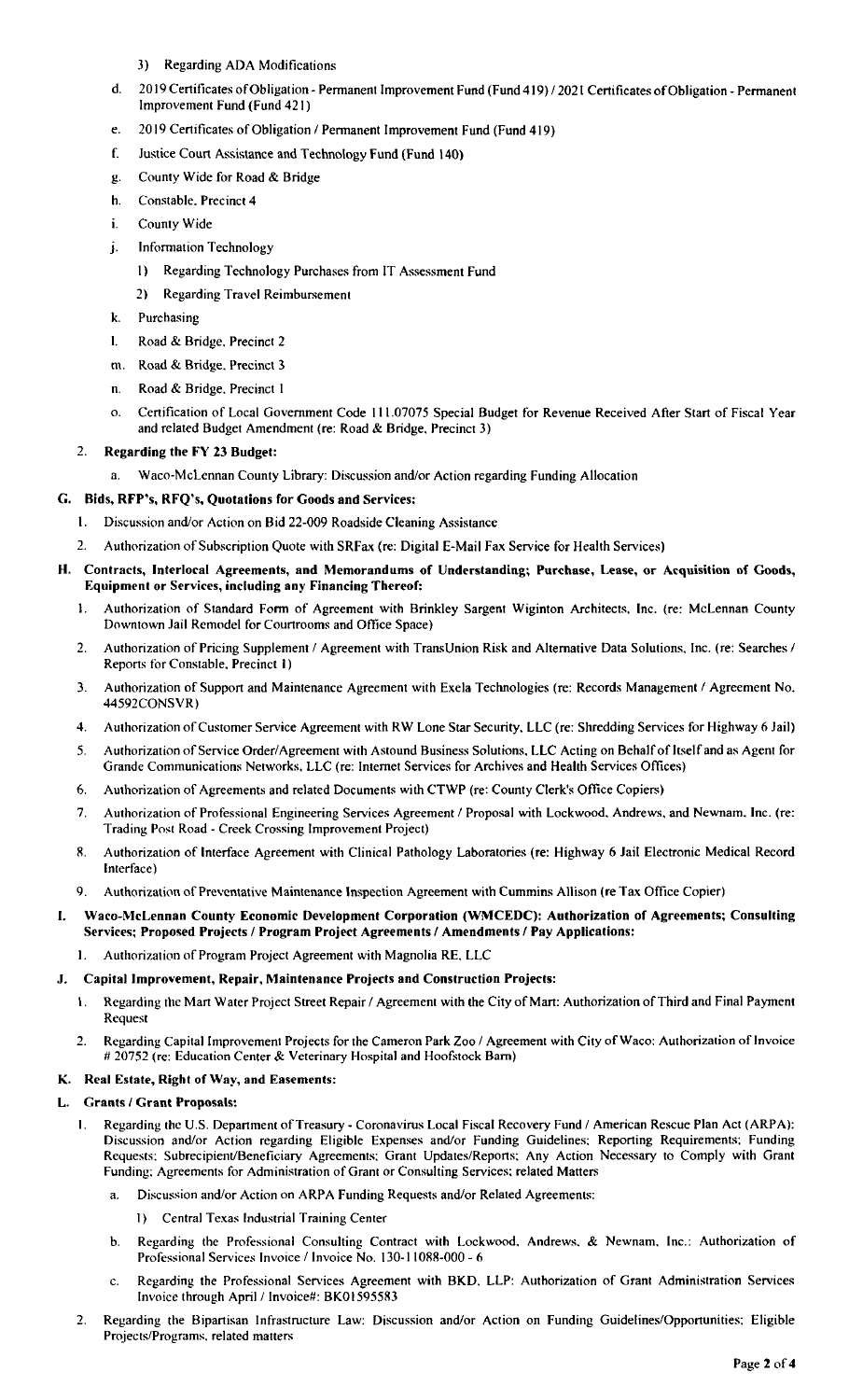- 3. Regarding the Bureau of Reclamation WaterSMART Grant / Assistance Agreement No. R19AP00235: Authorization of Amendment No. 2 / Period of Performance Extension (re: Water Marketing Strategy Grant)
- Regarding the Texas Department of Health Services (DSHS) Funding COVID-19 Testing and Mitigation Activities in Confinement Facilities Funding: Authorization of Grant Application. Contract, and related Documents

## M. Department/Office-Specific Requests, Presentations or Items for Discussion and Possible Action:

- 1. County Sheriff: Authorization of Weapon Trade-In Request ( ref: Local Government Code 263. 152( a)( 2))
- 2. Information Technology: Status Update on McLennan County Cyber Security Training Completeness Report as Mandated by Texas House Bill 3834
- 3. Heart O'Texas Fair / Extraco Events Center: Authorization of Show Pavilion Fire System Repair

### N. Additional Items for Discussion and Potential Action:

- 1. Discussion and/or Action on Matters Regarding COVID-19 including but not limited to Staffing, Emergency Appropriations. Precautions and Plans. Restrictions to Prevent the Spread of COVID- 19, Personnel Compensation and Benefit Matters. Health and Safety Procurements. Technology Procurements for Criminal Justice System to Allow for Operations to Continue Safely. Technology Procurements to Allow for Remote Meeting Participation. Reports on Progression of COVID- 19, and related matters
- 2. Selection / Designation of Public Members of the Salary Grievance Committee regarding the FY 23 Budget
- 3. Discussion and/or Action regarding the Law Library Committee Recommendations
- 4. Regarding the Local Provider Participation Fund (LPPF): Authorization of Intergovernmental Transfers of Funds Derived from the County Health Care Provider Participation Fund to Provide the Nonfederal Share of a Supplemental Payment Program. known as Comprehensive Hospital Increase Reimbursement Program (CHIRP), Authorized under the State Medicaid Plan to Fund Payments to Medicaid Managed Care Organizations that are Dedicated for Payment to Hospitals
- 5. Authorization of Refund Requests for Overpayment of Real Estate Taxes ( ref: Section 31. I 1( a) of the Texas Property Tax Code)
- 6. Authorization to Submit Request for Unclaimed Capital Credits: Texas Comptroller of Public Accounts( ref: Section 74. 602 of the Texas Property Code/ Local Government Code Section 381. 004)
- 7. Discussion and/or Action regarding the Texhealth Central Texas Premium Assistance Program
- 8. Discussion and/or Action on Order Regulating Certain Fireworks in the Unincorporated Areas of the County

### O. Americans with Disabilities Compliance Project:

- P. McLennan County Venue Project: Authorizations for Phase I, II, III and/or Paul Tyson Demolition, including but not limited to:
	- I. Regarding the Construction Manager at Risk Agreement with John W. Erwin General Contractor, Inc.: Authorization of Applications and Certificates for Payment, Agreement Addendums, Design Documents; Acceptance of Reports. Updates, related matters
	- 2. Regarding the Area B Demolition Project / Professional Civil Engineering Services Proposal with Walker Partners. LLC: Authorization of Engineering / Surveying Services Invoice (re: Services through 4/26/22 / Invoice No. 0103140.03-22315)

### Q. McLennan County Radio Tower Project/ Multiple Site Expansion to Existing Simulcast Communication System:

- 1. Authorization of Gate Work Estimate from Rawls Mechanical Services (re: Road & Bridge, Precinct 4 Tower)
- 2. Regarding the System Purchase Agreement with Motorola Solutions: Authorization of Certificate of Milestone Acceptance (re: Equipment Installation Completion for Site # 3)

### R. Work Session Items( unless otherwise identified above, no action will be taken, but these matters will be discussed):

- 1. Discussion regarding Criminal Justice Issues: Updates on the Electronic Monitoring Program: Coordinating the McLennan County Criminal Justice System/ Criminal Justice Process/ Veterans & Mental Health Courts: Courthouse Security: Public Nuisance Reporting& Enforcement Process: Reintegration Programs: Updates from the Associate Judge: related matters
- 2. Discussion regarding Capital Expenditures: including Time Schedule for Capital Outlay / Recommendations from the Finance Committee on the Spending Policy/ Equipment Financing, related matters
- 3. Discussion regarding County Property: including Space Availability & Utilization of County Buildings/Law Library, Utilization Planning, Consultant, Joint Facilities Master Plan or Study; Space and Office Allocations; Tradinghouse Lake/Park; Tradinghouse Pavilion Rental; Updates regarding ADA Capital Improvements; Updates regarding Road Projects including Speegleville Road. and/or Chapel Road; County Off-System Bridge Repair/Maintenance. Judicial Center Feasibility Study. related matters
- 4. Discussion regarding Rural Transit District: including Rural/Public Transportation Updates / Reports, related matter

### 5. Discussion regarding Voting Machine Equipment/ Upgrades

### S. Executive/Closed Session

- 1. Section 551.071 of the Government Code (V.C.T.A.): An executive/closed session will be held so that the Commissioners Court can seek and receive legal advice from its attorneys regarding pending or threatened litigation, settlement offers, claims. or other matters for which the attorneys' duties to their client under the Texas State Bar Disciplinary Rules of Professional Conduct Conflicts with the Open Meetings Act( Ch. 551, Gov. Code) if necessary for a subject contained on this agenda. and advice dealing with pending litigation, administrative claims or notices, and legal effects, liabilities, and legal options including but not limited to claims arising from Opioid Litigation. Civil Rights Cases. Tort Claims, or Other Pending or Threatening Litigation
- 2. Section 551.072 of the Government Code (V,C,T,A.): Regarding Real Property, including, but not limited to: (1) Right-Of-Way Acquisitions re: Expansion / Repair Project/s; and/or (2) Real Estate Purchase / Sale / Transfer / Trade / Offers to Purchase. Acquisition / Value / Donations of Real Property/ Leases relative to Real Property, including, but not limited to. Potential Properties for Use by County/ Public Facilities& Valuation of Current Property for Trade or Sale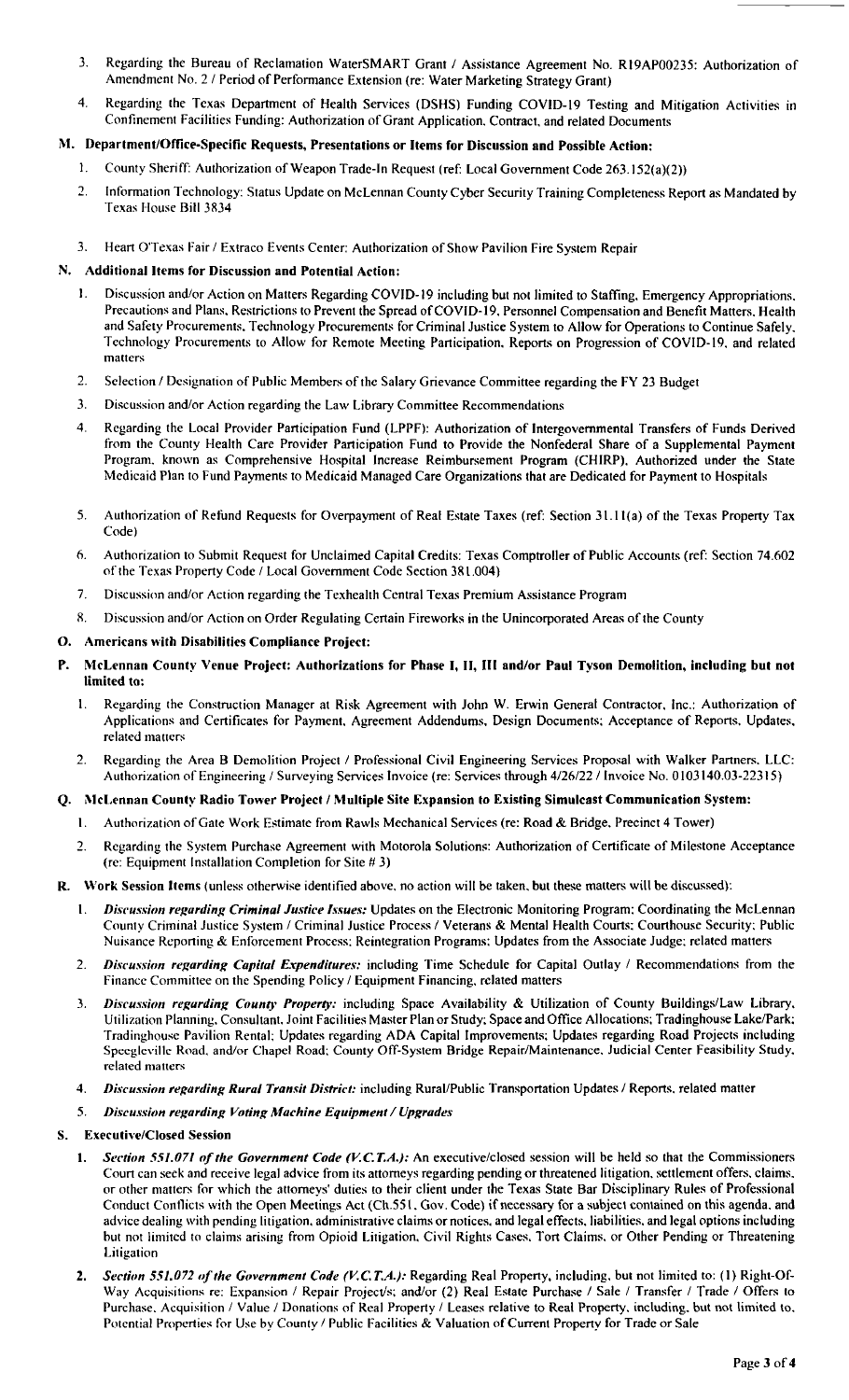- 3. Section 551.074 of the Government Code (V.C.T.A.): Regarding Personnel Matters including but not limited to: Personnel Review / Evaluation of Commissioners Court Appointed Department Heads; Employment, Appointment. Termination. Hearing Grievances Against Employees or Public Officials; Incentive Pay: Deliberations regarding Assigning Interim Director for Maintenance of Equipment: Personnel Matters Identified in any Open Session Item if Necessary, and related matters
- 4. Section 551.076 of the Government Code (V.C.T.A.): Deliberations regarding Security Devices or Security Audits
- 5. Section 551.087 of the Government Code (V.C.T.A): Regarding Economic Development Negotiations including, but not limited to (1) Discussion of Commercial / Financial Information Received from a Business Prospect/s: (2) Pending Negotiations/ Potential Prospects and Projects: and/or( 3) Discussion re: Offers of Financial or Other Incentives to Business Prospect/s
- 6. Section 551.087 of the Government Code (V.C.T.A): Regarding Economic Development Negotiations including, but not limited to (1) Discussion of Commercial / Financial Information Received from a Business Prospect/s: (2) Pending Negotiations / Potential Prospects and Projects; and/or (3) Discussion re: Offers of Financial or Other Incentives to Business Prospect/s :

T. Adjourn

Signed this 3rd day of June. 2022

 $m$ 

### STATE OF TEXAS COUNTY OF McLENNAN

I. J. A. " ANDY" HARWELL. County Clerk. and the Ex- Officio Clerk to the Commissioners Court. hereby certify that the above and foregoing is a true and correct copy of a NOTICE OF MEETING posted by me at the Courthouse door in Waco. McLennan County, Texas. where notices are customarily posted this 3rd day of June. 2022.

Witness my hand and seal of office at Waco. McLennan County. Texas the  $\frac{3rd}{1}$  day of <u>June</u>. 2022 at  $\frac{1}{16}$  in  $\frac{1}{16}$  p.m.

J. A. " ANDY" HARWELL. County Clerk (SEAL) McLennan County, Texas

Useretog Dowan-Derkins (Deputy)

Notice: Persons with disabilities in need of auxiliary aide or services may contact the County Judge's Office. (254) 757-5049, prior to the meeting date

> J.A. "ANDY" HARWELL, County Clerk McLennan County, Texas



By Myrcetez Gowan-Perkins, Deputy